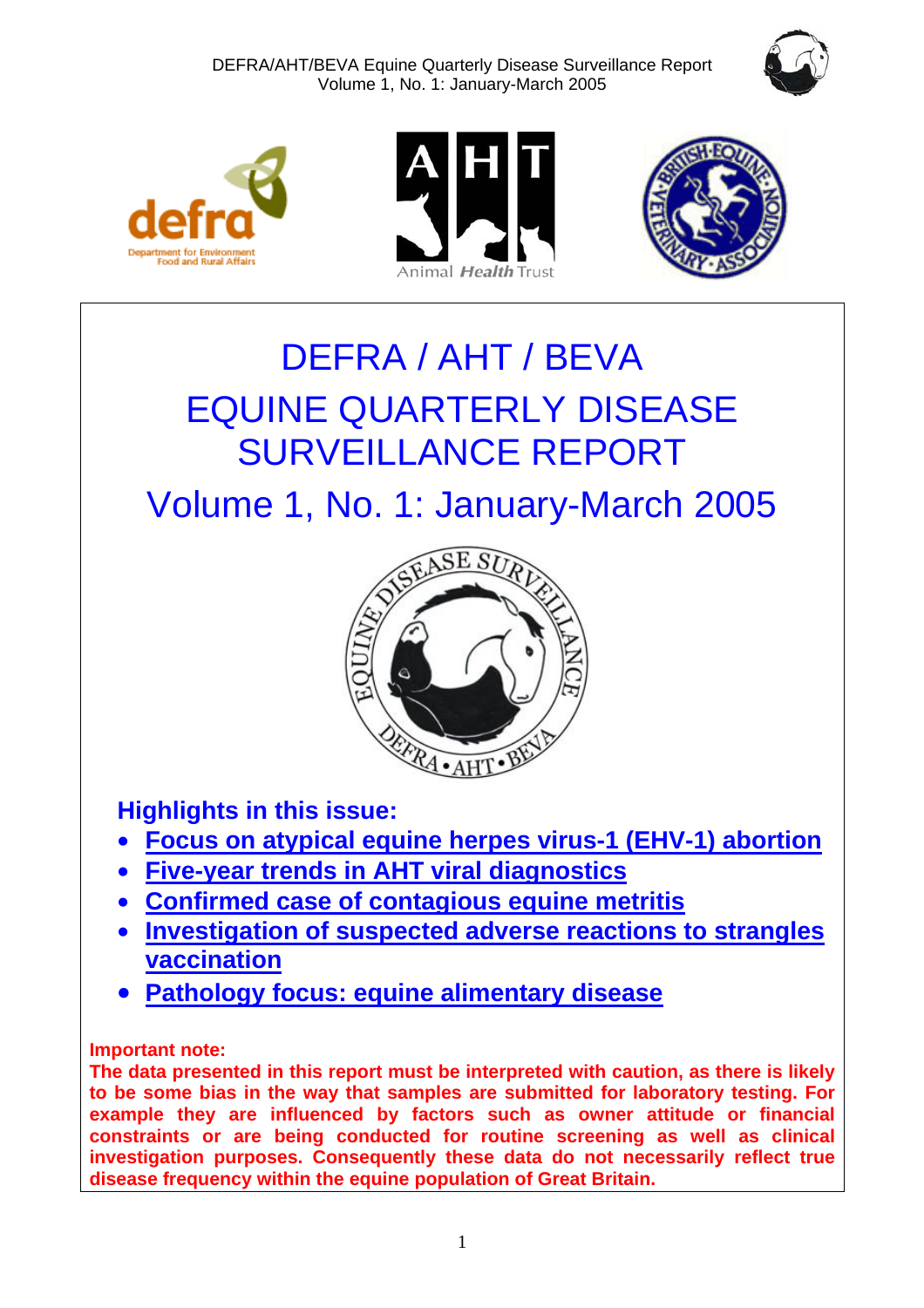

# **Table of Contents**

| <b>TABLE OF CONTENTS</b>                                                                                                                                                                                      | $\boldsymbol{2}$ |
|---------------------------------------------------------------------------------------------------------------------------------------------------------------------------------------------------------------|------------------|
| <b>INTRODUCTION</b>                                                                                                                                                                                           | $\overline{3}$   |
| <b>VIROLOGY DISEASE REPORT FOR THE FIRST QUARTER OF 2005</b>                                                                                                                                                  | 4                |
| <b>EQUINE HERPES VIRUS (EHV)</b>                                                                                                                                                                              | 4                |
| <b>EHV-1 ABORTION</b>                                                                                                                                                                                         | $\overline{4}$   |
| <b>EHV-4 RELATED DISEASE</b>                                                                                                                                                                                  | 4                |
| <b>EQUINE INFLUENZA VIRUS</b>                                                                                                                                                                                 | 4                |
| <b>FOCUS ON ATYPICAL EHV-1 ABORTIONS</b>                                                                                                                                                                      | 5                |
| <b>EQUINE VIRAL ARTERITIS</b><br><b>FIVE-YEAR OVERVIEW OF THE AHT VIRAL DIAGNOSTIC LABORATORIES</b>                                                                                                           | 5<br>6           |
| <b>BACTERIOLOGY DISEASE REPORT FOR THE FIRST QUARTER OF 2005</b>                                                                                                                                              | 7                |
| CONFIRMED CASE OF CONTAGIOUS EQUINE METRITIS (TAYLORELLA EQUIGENITALIS INFECTION) 7<br><b>INVESTIGATIONS OF SUSPECTED ADVERSE REACTIONS FOLLOWING STRANGLES VACCINATION 8</b><br><b>ANTIBIOTIC RESISTANCE</b> | 9                |
| TOXIC AND PARASITIC DISEASE REPORT FOR THE FIRST QUARTER OF 2005                                                                                                                                              | 10               |
| <b>EQUINE POST MORTEM EXAMINATIONS</b>                                                                                                                                                                        | 12               |
| <b>EAST ANGLIA</b>                                                                                                                                                                                            | 12               |
| <b>SOUTH WEST REGION</b>                                                                                                                                                                                      | 12               |
| <b>HOME COUNTIES</b>                                                                                                                                                                                          | 12               |
| <b>SCOTLAND</b>                                                                                                                                                                                               | 12               |
| <b>PATHOLOGY FOCUS: EQUINE ALIMENTARY DISEASE</b>                                                                                                                                                             | 13               |
| <b>REFERENCES FOR FURTHER READING</b>                                                                                                                                                                         | 13               |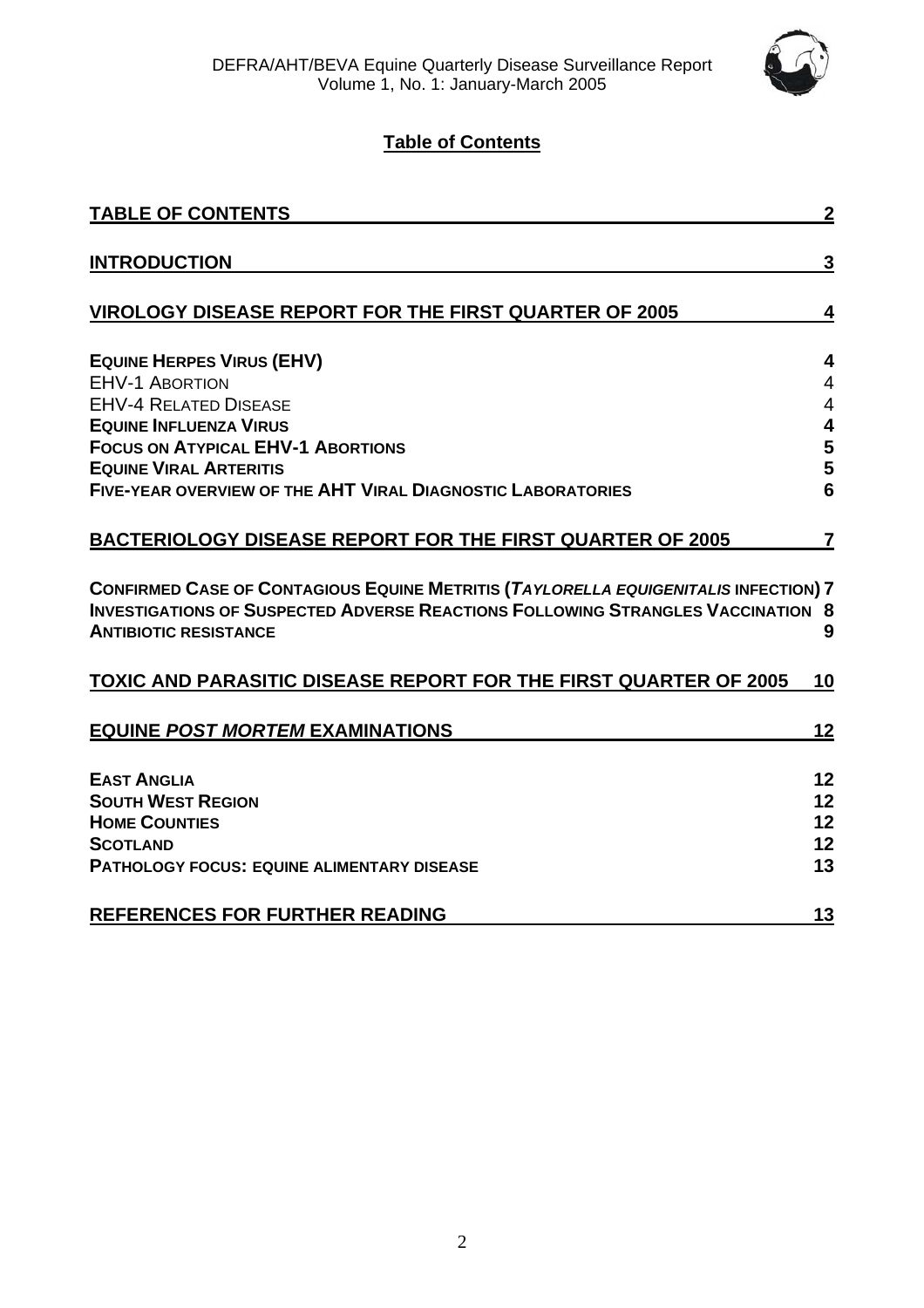

#### <span id="page-2-0"></span>**Introduction**

This is the first full quarterly report to be published by the Department for Environment, Food and Rural Affairs (Defra), the Animal Health Trust (AHT) and the British Equine Veterinary Association (BEVA), following a pilot report produced for consultation in April 2005. It is the product of a collaborative project resulting from the implementation of the Veterinary Surveillance Strategy which aims to enhance veterinary surveillance in the UK, and to do so using the partnership approach promoted by the Government's Animal Health and Welfare Strategy. The report will be produced quarterly in future and will seek to expand its coverage through the recruitment of additional contributors, both to the core laboratory testing data as well as the focus and highlight articles that expand on specific and topical items of interest.

Dr Debby Reynolds, the Chief Veterinary Officer, welcomed the publication of equine specific surveillance reports.

"The Animal Health and Welfare Strategy, launched last year, aims to improve the health and welfare of animals kept by man and to protect public health from animal disease. The UK Veterinary Surveillance Strategy is an integral part of this. The basis for disease surveillance is information, collected from many different sources, and used to assist in earlier detection of potential problems. Earlier detection will allow earlier intervention helping to reduce both the cost and impact of disease spread. This report is an excellent example of how working in partnership to achieve common goals can work. We believe that it demonstrates our ongoing commitment to both better communications and partnership and to an improved understanding of animal welfare issues. The better informed we are, the better we can tackle disease outbreaks if they happen.

In response to the joint initiative, BEVA, through its president, Lesley Barwise-Munro, provided the following statement.

"BEVA welcomes this combined initiative between the AHT, BEVA and Defra as an important step towards improved equine disease surveillance. Defra has extended the quarterly surveillance reports to include horses and donkeys as part of their commitment to improve veterinary surveillance in the UK. Data collection from a broad network of quality assured laboratories, in specialist equine practices, will be co-ordinated and collated by the AHT with quarterly reports issued and disseminated. BEVA would like to encourage its members to support this initiative as it is recognised that the practitioner is pivotal to infectious disease surveillance.

"Disease surveillance and control form the core of the current developments towards a strategy to ensure health and welfare across the equine industry. Increased international travel of horses and climatic change, which may alter the world's insect vector patterns, are emphasising the need for a more vigilant approach to disease detection and control. The development of quarterly equine disease reports is an essential, progressive step towards minimising the incidence of equine infectious diseases."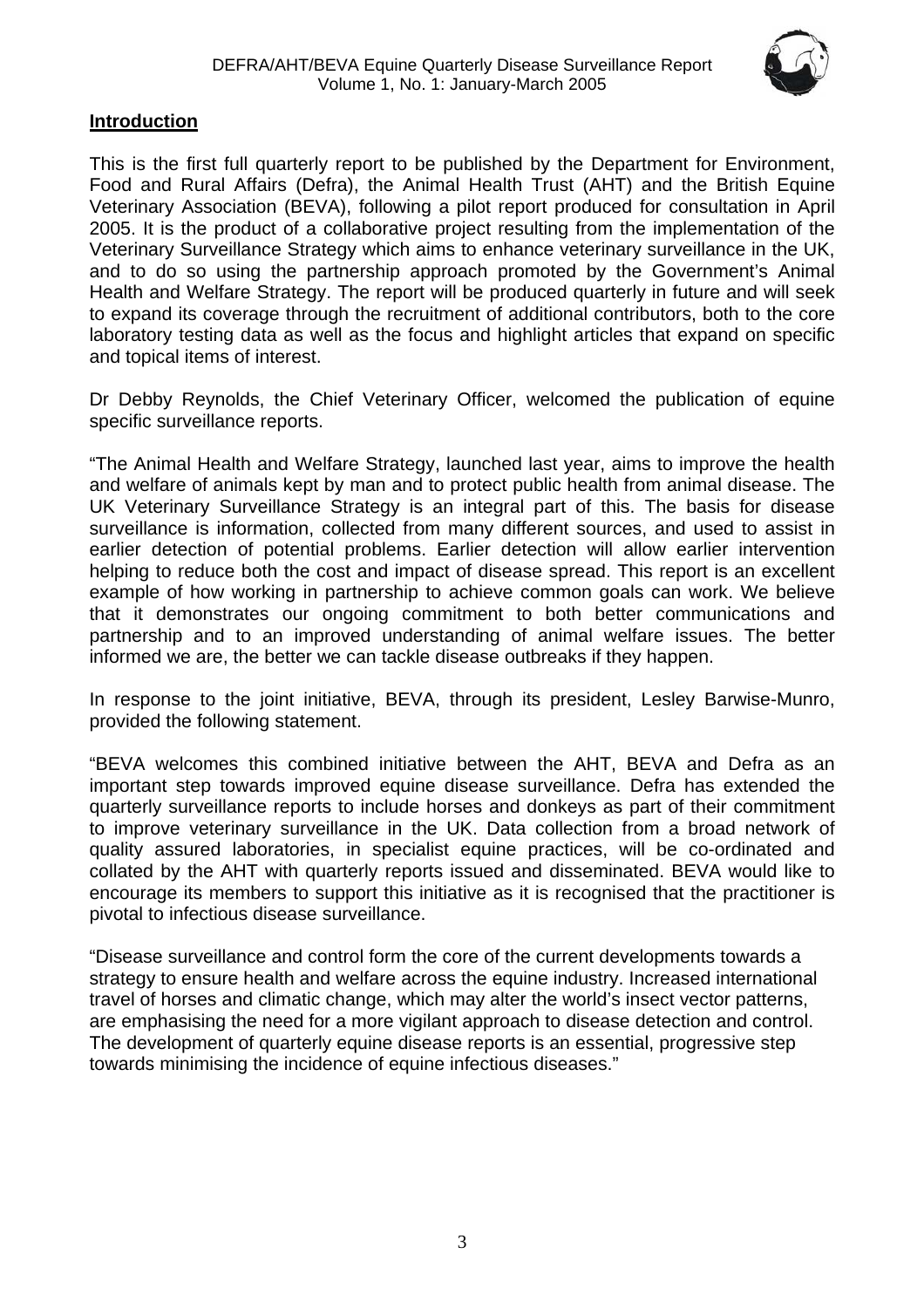

### <span id="page-3-0"></span>**Virology Disease Report for the First Quarter of 2005**

|                          | <b>Number of</b>                | <b>Number</b>     | %               | <b>Number of</b>                           |  |
|--------------------------|---------------------------------|-------------------|-----------------|--------------------------------------------|--|
|                          | <b>Samples</b><br><b>Tested</b> | <b>Positive</b>   | <b>Positive</b> | <b>Contributing</b><br><b>Laboratories</b> |  |
| <b>Serological Tests</b> |                                 |                   |                 |                                            |  |
| <b>EVA VN/ELISA</b>      | 9157                            | 467               | 5.1%            | $\overline{2}$                             |  |
| EHV-1/-4 CF test         | 1455                            | 113               | 7.8%            |                                            |  |
| EHV-3 VN test            |                                 |                   | 100%            |                                            |  |
| ERV-1/-2 CF test         | 799                             | 11                | 1.4%            |                                            |  |
| Influenza HI test        | 832                             | 5                 | 0.6%            |                                            |  |
| <b>Virus Detection</b>   |                                 |                   |                 |                                            |  |
| EHV-1/-4 PCR             | 117                             | 13 EHV-1, 2 EHV-4 | 12.8%           |                                            |  |
| <b>EVA PCR</b>           | 4                               |                   | $0\%$           |                                            |  |
| Influenza NP ELISA       | 36                              |                   | 2.8%            |                                            |  |
| Influenza VI in eggs     |                                 |                   | $0\%$           |                                            |  |
| EHV VI                   | 293                             | 10 EHV-1, 2 EHV-4 | 4.1%            |                                            |  |

#### **Table 1: Diagnostic virology sample throughput and positive results for first quarter 2005**

 $VN =$  virus neutralisation,  $ELISA =$  enzyme-linked immunosorbent assay,  $CF =$  complement fixation,

 $H =$  haemagglutination inhibition, PCR = polymerase chain reaction, NP ELISA = nasopharyngeal swab

 $VI =$  virus isolation,  $ERV =$  equine rhinovirus,  $#$  = Seropositives include vaccinated stallions

\* = Diagnosed positive on basis of seroconversion between paired sera

#### **Equine Herpes Virus (EHV)**

#### **EHV-1 Abortion**

Four cases were confirmed on the same stud in Leicestershire. The mares were contained and all said to be vaccinated. Single cases were also confirmed in Warwickshire, North Yorkshire, Northumberland and again in Leicestershire. Two cases occurred in Shropshire (separate locations). All these individual cases were apparently unvaccinated. One atypical EHV-1 abortion (see article below) occurred in West Yorkshire, in a Warmblood mare that aborted at 8½ months gestation. Fetal tissues lacked characteristic histological lesions and were negative for EHV antigen on immunostaining, while the placenta was strongly positive.

#### **EHV-4 Related Disease**

In early January a single case of respiratory disease was confirmed on serology in an unvaccinated Thoroughbred- cross mare exhibiting nasal discharge, cough and pyrexia. A highly unusual diagnosis of suspected EHV-4 neurological disease was made in an unvaccinated 4-year-old mare in Dorset. Seroconversion was detected and a nasopharyngeal swab was positive on virus isolation. This case was similar to a suspected EHV-4 paralysis previously reported in the Veterinary Record in 1998 (Verheyen *et al.* 1998).

#### **Equine Influenza Virus**

Infection was confirmed in March in a previously vaccinated six-year old Trotter mare. She was depressed and pyrexic with a clinically typical dry, hacking cough and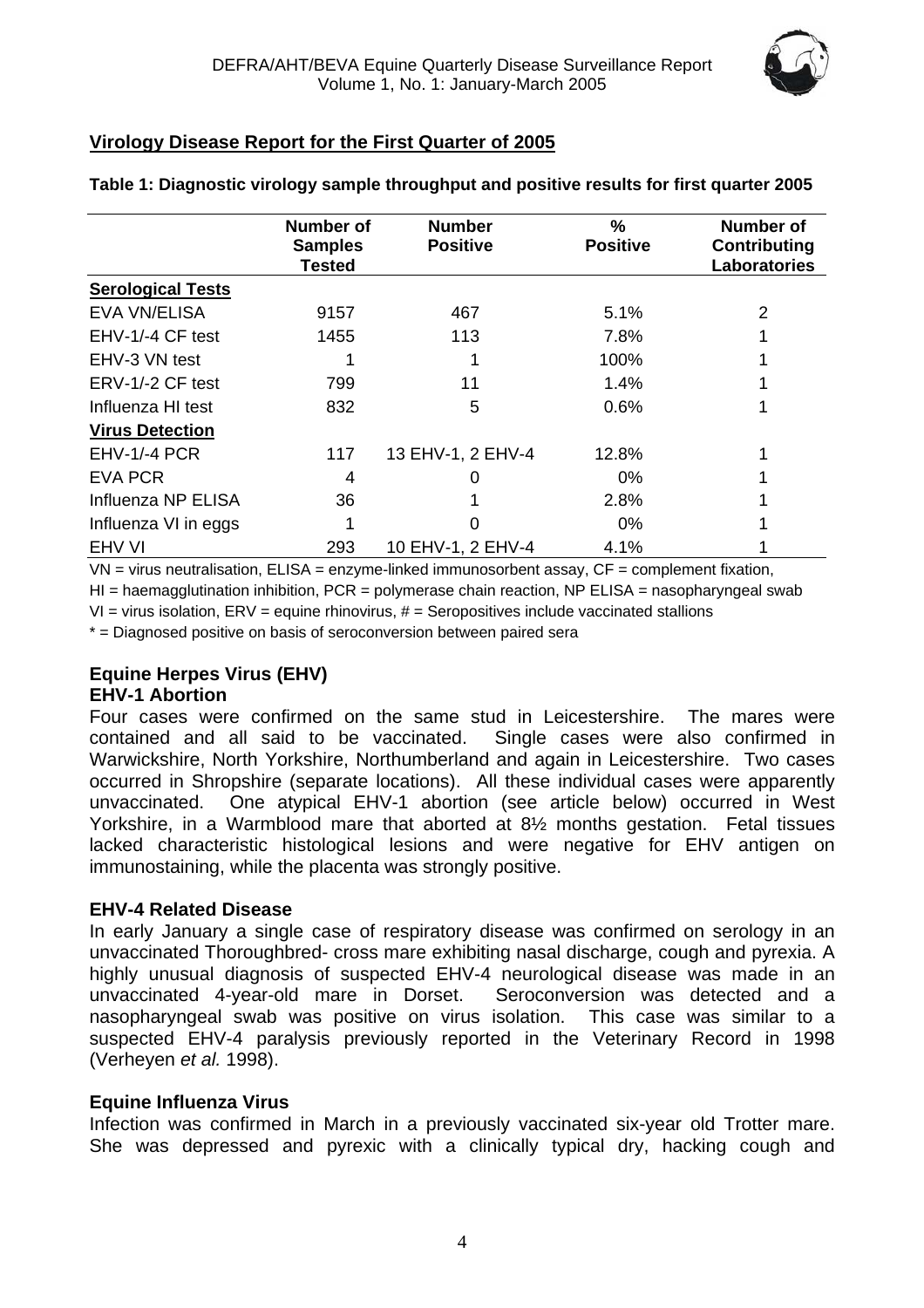

<span id="page-4-0"></span>mucopurulent nasal discharge. Diagnosis was by ELISA on a nasopharyngeal swab although virus isolation in eggs was negative.

#### **Focus on Atypical EHV-1 Abortions**

The case above illustrates a recently recognised presentation of EHV-1 related abortion, whereby viral lesions are restricted to the placenta (Figure 2).



This presentation was first recognised experimentally in vaccination-challenge studies undertaken in Newmarket in the early 1990s (Smith *et al.* 1992). A consistent feature of those studies, designed to optimise vaccination and management strategies for EHV-1 abortion, was the early abortion of virologically negative fetuses, over days 9-14 after intranasal challenge of pregnant pony mares with EHV-1. Detailed histological examination of the endometrium of one of those mares revealed multifocal marked vasculitis and thrombosis affecting endometrial arterioles, and it was concluded that thrombo-ischaemic insult at the uteroplacental junction had resulted in abrupt placental separation before the fetus had become infected. Subsequent diagnostic screening of spontaneous equine abortions at the Animal Health Trust revealed a series of cases of premature placental separation in which EHV-1 antigen was demonstrable by immunostaining in sections of placenta, with the fetus remaining virologically negative. One of those cases was associated with sloughing of a portion of uterine mucosa with the products of abortion, and lesions of viral vasculitis similar to that described above were apparent in that specimen (Smith *et al.* 2004). **These data emphasise the importance of detailed examination of the placenta in all cases of equine abortion.** The epidemiological significance of this novel EHV-1 abortion presentation is the subject of current research: subsequent field investigations have revealed at least one example of an atypical EHV-1 abortion occurring in the early stages of a large abortion epizootic (Irwin *et al.* unpublished data). Such cases are diagnosed by PCR and immunohistology applied to specimens of allantochorion, for the detection of EHV-1 DNA and antigen.

#### **Equine Viral Arteritis**

An imported Spanish stallion at stud unexpectedly tested positive for EVA by VN during March. The animal had been in the UK for several years and was thought to have been blood tested, although no record of this was found. The DVM was notified and appropriate control measures applied under the EVA Order 1995. Stallions that are found to be EVA seropositive, without sufficient proof of vaccination as per manufacturers recommendations, must be investigated to determine if they are shedders of the virus. In practice this usually requires semen collection to be undertaken for further testing.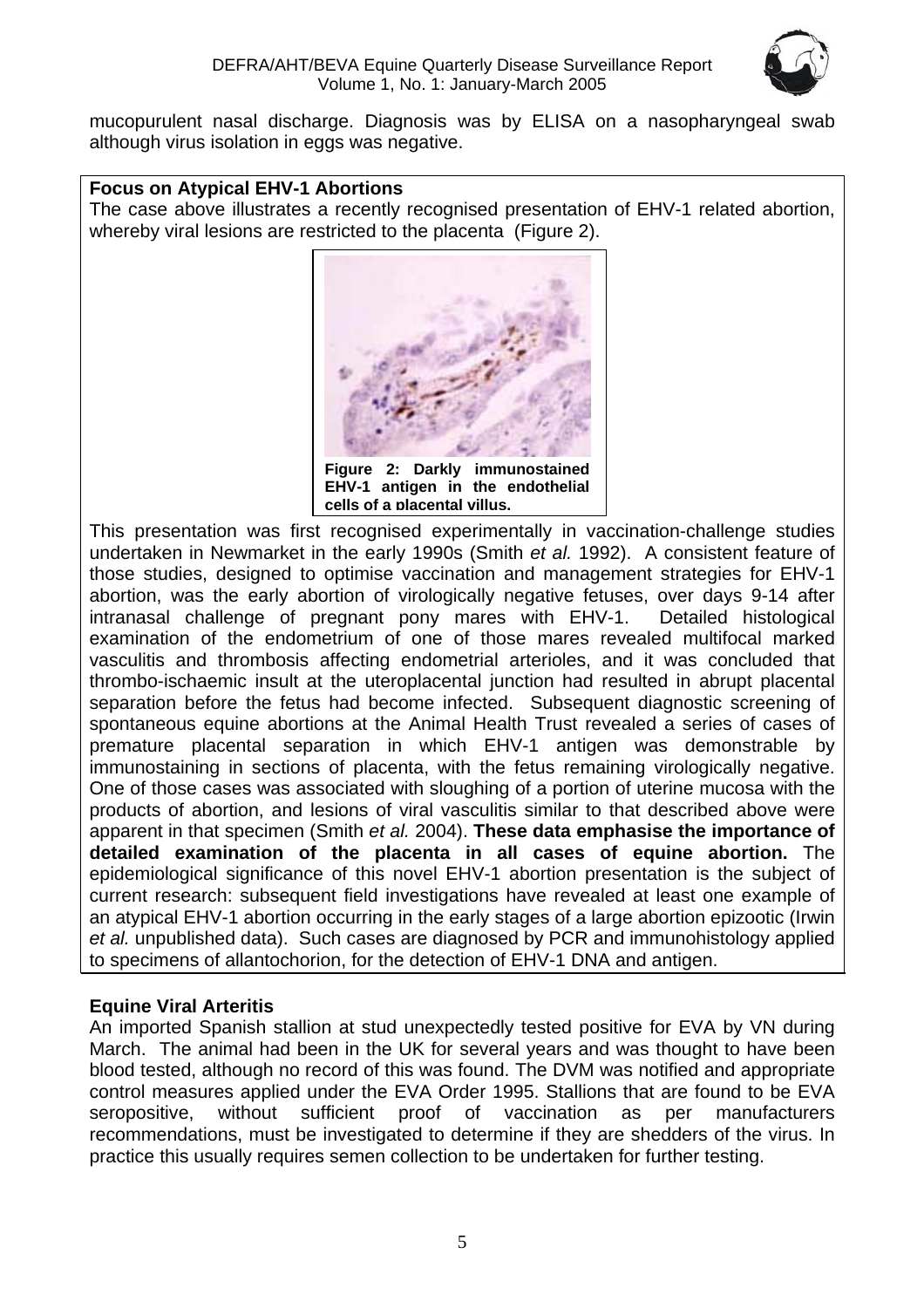

#### <span id="page-5-0"></span>**Five-year overview of the AHT Viral Diagnostic Laboratories**

The equine virology unit, the precursor of today's diagnostic laboratory services, was established at the AHT in 1981 following an outbreak of paralytic equine herpesvirus-1 (EHV-1) infection on a Newmarket stud and an equine influenza epidemic that disrupted racing, both in 1979. The unit, under Dr Jenny Mumford, was set up to provide dedicated diagnostic services to the United Kingdom's equine industry, a role it continues to play to this day. Research at the AHT has since contributed hugely to many aspects of equine infectious diseases, including improved knowledge of the epidemiology, immunology and pathogenesis of influenza, EHV, equine viral arteritis (EVA), strangles (*Streptococcus equi*) and inflammatory airway disease. This has led to improvements in management of outbreaks of equine infectious diseases and most importantly in preventive strategies, particularly through vaccination.

Figure 1 shows the five-year trends for sample numbers received for specific tests between the beginning of 2000 and the end of 2004.



The increased sample throughput for equine viral arteritis (EVA) testing that was observed during 2001 and 2002 was probably in response to a large outbreak that occurred among French Thoroughbreds in late 2000, with a higher than usual seroprevalence being observed in 2001 in the UK. The higher numbers of serological and virological tests for equine herpesviruses performed during 2003 and 2004 were due to an increase in paralytic EHV-1 outbreaks that was seen during those years. Unlike previous years those outbreaks were observed in non-breeding animals and particularly among Thoroughbred racehorses in training. The large peak in proportion of EVA PCR positive results in 2002 was largely artefactual and related to the very small number of tests done that year. By contrast the very large number of influenza ELISAs performed in 2003 was related to the large outbreak that occurred predominantly in Newmarket (see Pilot issue of this report).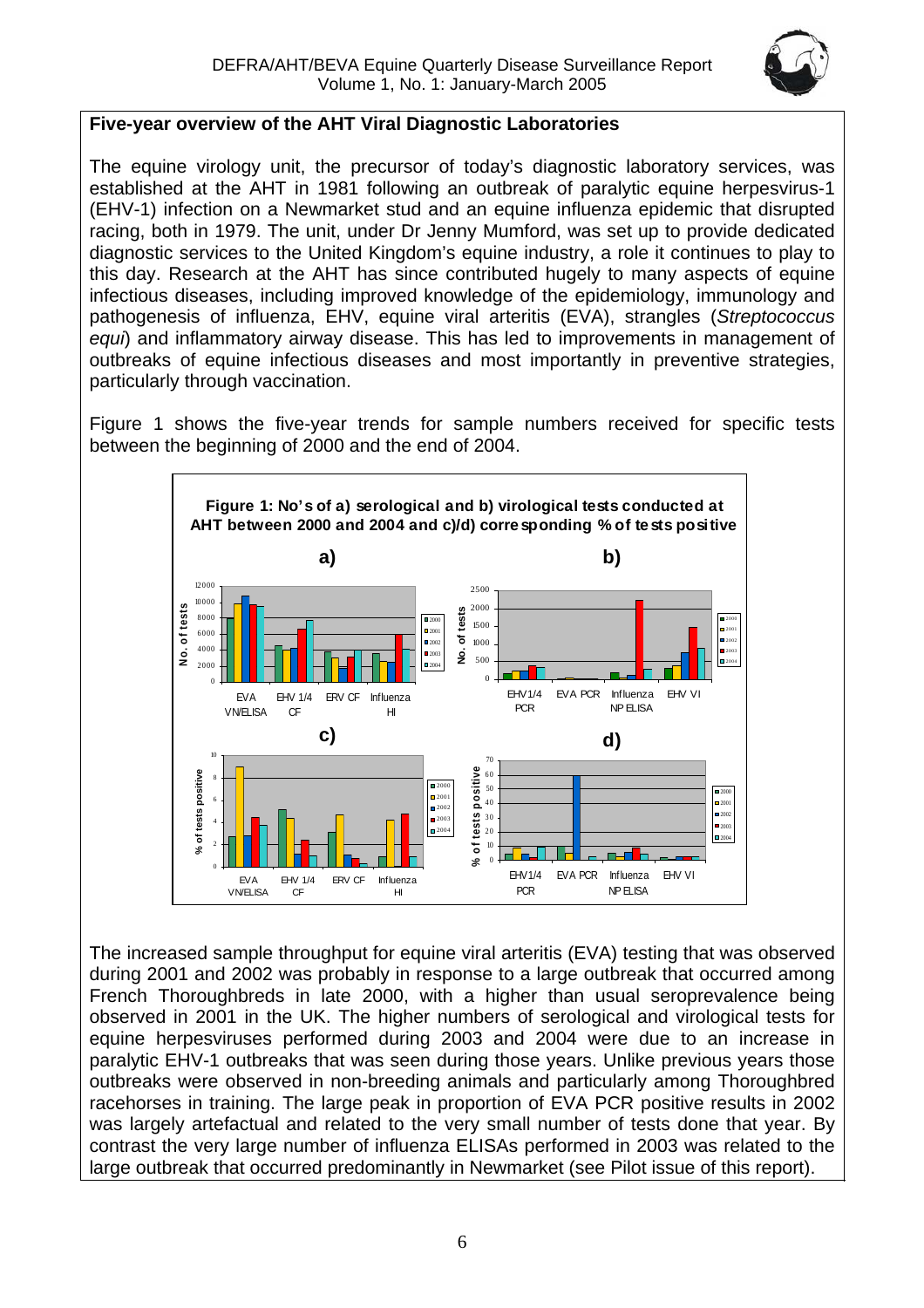

#### <span id="page-6-0"></span>**Bacteriology Disease Report for the First Quarter of 2005**

A summary of the diagnostic bacteriology testing undertaken by different contributing laboratories is presented in Table 2. For contagious equine metritis (CEM) 10 of 28 HBLB approved laboratories contributed data. Although none of the 10 contributing laboratories isolated the organism, an infection was confirmed during the quarter. More details are provided below. Among seven laboratories testing for *S. equi*, the causative agent of strangles, there was a 16% isolation rate from almost 1000 samples tested, thereby underlining the relatively high prevalence of this compared with other infections tested for during the same period. Given the importance of strangles in horses, molecular advances through the *S. equi* genome project and the recent release of a vaccine in Britain, we highlight below the development of novel differential diagnostic techniques for this infection.

|                      | <b>Number of</b><br><b>Samples</b><br><b>Tested</b> | <b>Number</b><br><b>Positive</b> | %<br><b>Positive</b> | Number of<br>Contributing<br>Laboratories |  |
|----------------------|-----------------------------------------------------|----------------------------------|----------------------|-------------------------------------------|--|
| <b>CEMO</b>          | 5401                                                |                                  | $0\%$                | 10                                        |  |
| Strangles (S. equi)  | 970                                                 | 158                              | 16.3%                |                                           |  |
| <b>Salmonellosis</b> | 181                                                 |                                  | 3.9%                 | 5                                         |  |

#### **Table 2: Diagnostic bacteriology sample throughput and positive results for first quarter 2005**

CEMO = contagious equine metritis organism (*Taylorella equigenitalis*)

#### **Confirmed Case of Contagious Equine Metritis (***Taylorella equigenitalis* **infection)**

On 30th March 2005 the Department for Environment Food and Rural Affairs (Defra) announced that a Warmblood stallion that arrived in Great Britain from Germany Europe six months previously has been confirmed as CEMO (*Taylorella equigenitalis*) positive. The organism was streptomycin resistant, which was unusual in this country. The stallion, located in the Frome area of Somerset, England had not been used for breeding purposes and showed no clinical signs of disease but was swabbed on 17th March following advice contained in the Horserace Betting Levy Board (HBLB) Codes of Practice. The swab was submitted to a private HBLB approved laboratory who then sent the suspect culture to the Veterinary Laboratories Agency for confirmation.

Upon confirmation Defra quickly imposed movement restrictions under the Infectious Diseases of Horses Order 1987 on the premises housing the infected stallion and undertook full tracing to identify 'at risk' horses. Initial tracing revealed that there were 14 other 'at risk' horses on the premises and that the infected stallion was the only stallion present. The stallion had not been used for breeding purposes and initial assessments were that the risk of lateral spread was low. Screening tests on both the stallion and the possible in-contact horses were undertaken as per the HBLB Codes of Practice and all were found to be negative. The stallion subsequently underwent post-treatment testing and all these test results were also negative and all restrictions were lifted. The investigation was concluded quickly as a result of good co-operation between all parties.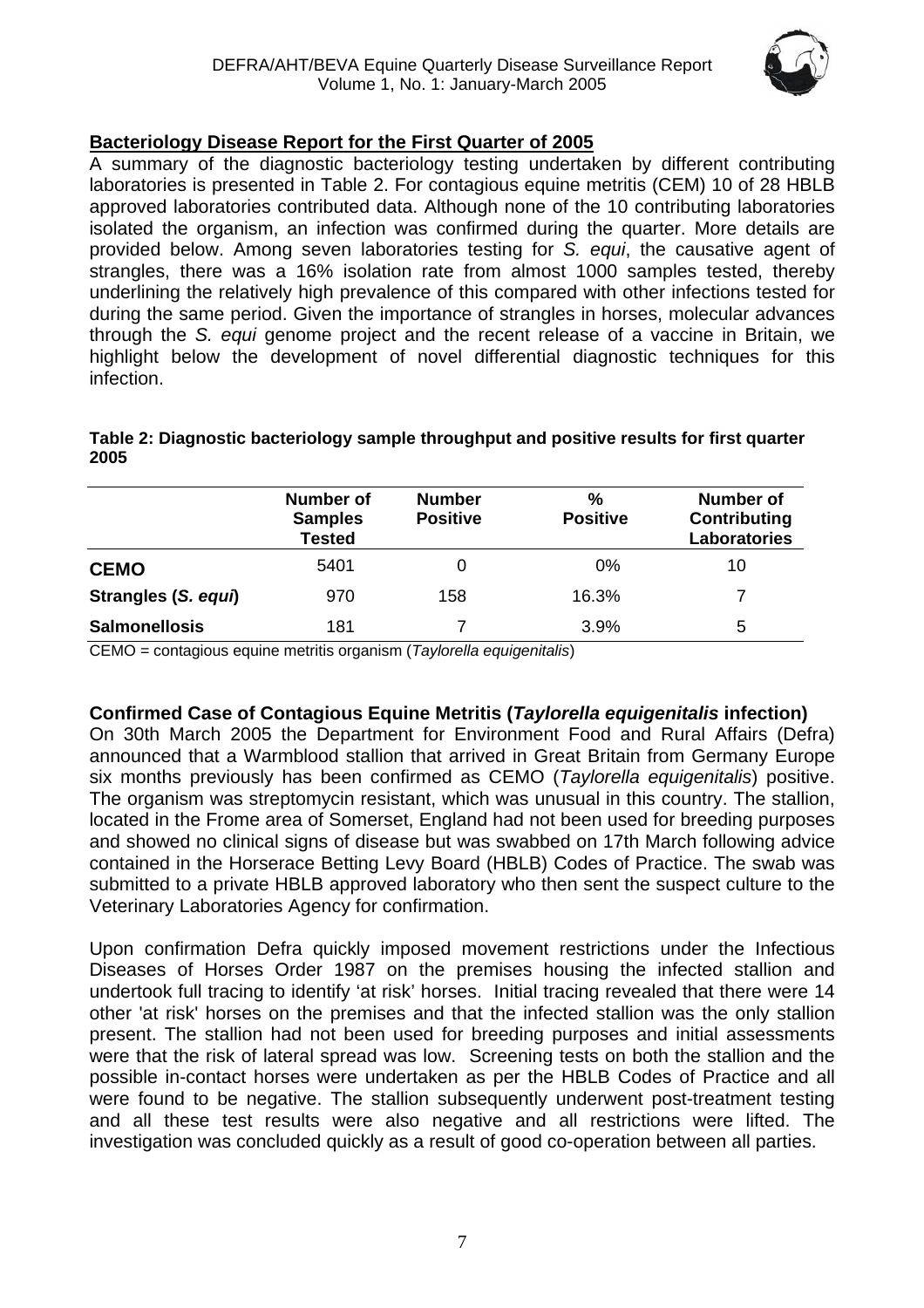

<span id="page-7-0"></span>**Investigations of Suspected Adverse Reactions Following Strangles Vaccination** As reported in the pilot edition of this report, a licensed strangles vaccine (Equilis StrepE, Intervet UK Ltd) became available for the first time in the United Kingdom during autumn 2004. The modified live vaccine, based on attenuation of a naturally occurring field strain of *Streptococcus equi* (*S. equi* TW928), is administered submucosally in the inside of the upper lip (Jacobs *et al*. 2000) and is recommended for use in horses considered to be at medium to high risk of exposure to *S. equi.* More than 4000 doses of Equilis StrepE were sold into practices within the first 8 weeks that the vaccine was available. Although the appearance of typical clinical signs of strangles (including pyrexia, purulent nasal discharge and/or lymph node abscessation) in horses within several days of vaccination, might initially appear as clear cut vaccine adverse reactions, the possibility that such signs are attributable to concurrent natural infection with wild-type *S. equi* should also be considered. Previous work by the AHT has shown that long-term, subclinical carriage of *S. equi,* predominantly in the guttural pouches, may occur in up to 10% of recovered strangles cases following outbreaks of strangles (Newton *et al*. 1997; 2000). Conversely, the importance of environmental persistence of the pathogen to *S. equi* transmission is now being increasingly questioned due to the relatively poor ability of the organism to survive in the presence of competing soil-borne bacteria (Sweeney *et al*. 2005).

In response to a small number of recent suspected adverse reactions occurring shortly after vaccination with Equilis StrepE, the AHT, using information from both the *S. equi* and *S. zooepidemicus* genome sequencing projects, has developed and successfully applied several differential diagnostic methods.



These methods include:

- i) PCR assays to differentiate gene-deleted vaccine from non-deleted field strains of *S. equi* (Figure 3),
- ii) DNA sequencing of the deleted gene to differentiate *S. equi* from *S. zooepidemicus* forms, thereby ruling out possible reversion to virulence through genetic recombination of the deleted gene from commensal *S. zooepidemicus*,
- iii) DNA sequencing of regions of the M-protein to subtype and differentiate strains of *S. equi* where differences occur (Chanter *et al*. 2000).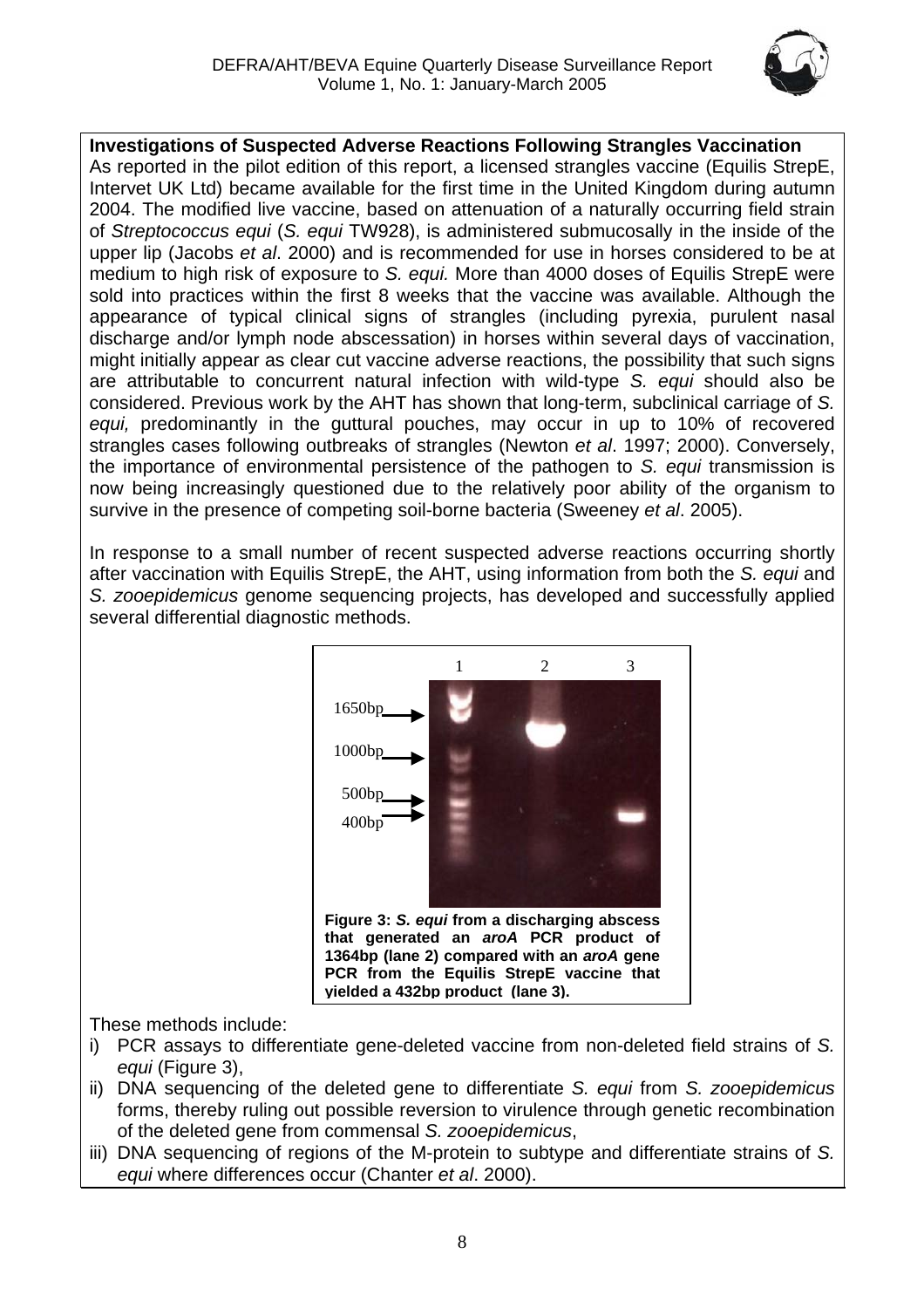

#### <span id="page-8-0"></span>*Case reports:*

*In one recent case, a horse developed pyrexia and painful swelling of the submandibular lymph nodes 7 days after being administered Equilis StrepE, with S. equi being isolated from a nasopharyngeal swab at this time. S. equi was also subsequently isolated from the discharging lymph node 4 days after the end of a 7-day course of penicillin given to alleviate distress associated with the developing clinical signs. The differential PCR applied to both S. equi isolates showed that the initial nasal isolate was the gene-deleted vaccine strain, whereas the isolate from the lymph node abscess was a non-deleted field strain. DNA sequencing confirmed that the field strain had not repaired the deleted gene via recombination with S. zooepidemicus and the M-protein region was different to that of the vaccine strain. This confirmed that abscessation was associated with infection*  with a field S. equi strain and was very unlikely to have been due to genetic *reversion of the vaccine strain.*

*In another incident, an 8-month-old foal developed abscessation of a parotid lymph node following vaccination from which S. equi was isolated. Shortly after this a non-vaccinated horse in the next-door box also developed clinical signs of strangles with S. equi being isolated from mucopurulent nasal discharge. PCR and DNA sequencing applied to these S. equi isolates demonstrated that they were both non-deleted field strains that had not repaired the deleted gene by recombination with S. zooepidemicus but, although they had different M-protein region sequences, these were both distinct from the vaccine strain. This again indicated that clinical signs in these cases were not apparently associated with infection with the Equilis StrepE strain of S. equi.* 

The AHT can now provide veterinary colleagues in practice differential diagnostic techniques for the thorough investigation of suspected adverse reactions to strangles vaccination following administration of Equilis StrepE. In conclusion, veterinary surgeons dealing with continuing cases of strangles on premises using vaccination, should consider the possibility that subclinically infected carriers might be contributing to such persistence and that this should be thoroughly investigated if further strangles is to be prevented. All such reactions should also be reported to the Veterinary Medicines Directorate.

#### **Antibiotic resistance**

Table 3 summarises data related to antibiotic resistance for a broad range of sample types and/or sites spanning many different bacterial species as judged by antibiotic sensitivity discs.

It should be noted that the table entries represent summary data from 5 different reporting laboratories rather than resistance patterns for individual bacterial isolates. As such the data may be of limited clinical usefulness and should be interpreted with extreme caution. Proposed changes in future data collection from laboratories contributing to these reports should allow developing trends to be monitored in subsequent reports.

None of the submitting laboratories this quarter reported isolation of methicillin resistant *Staphylococcus aureus* (MRSA) from equine samples.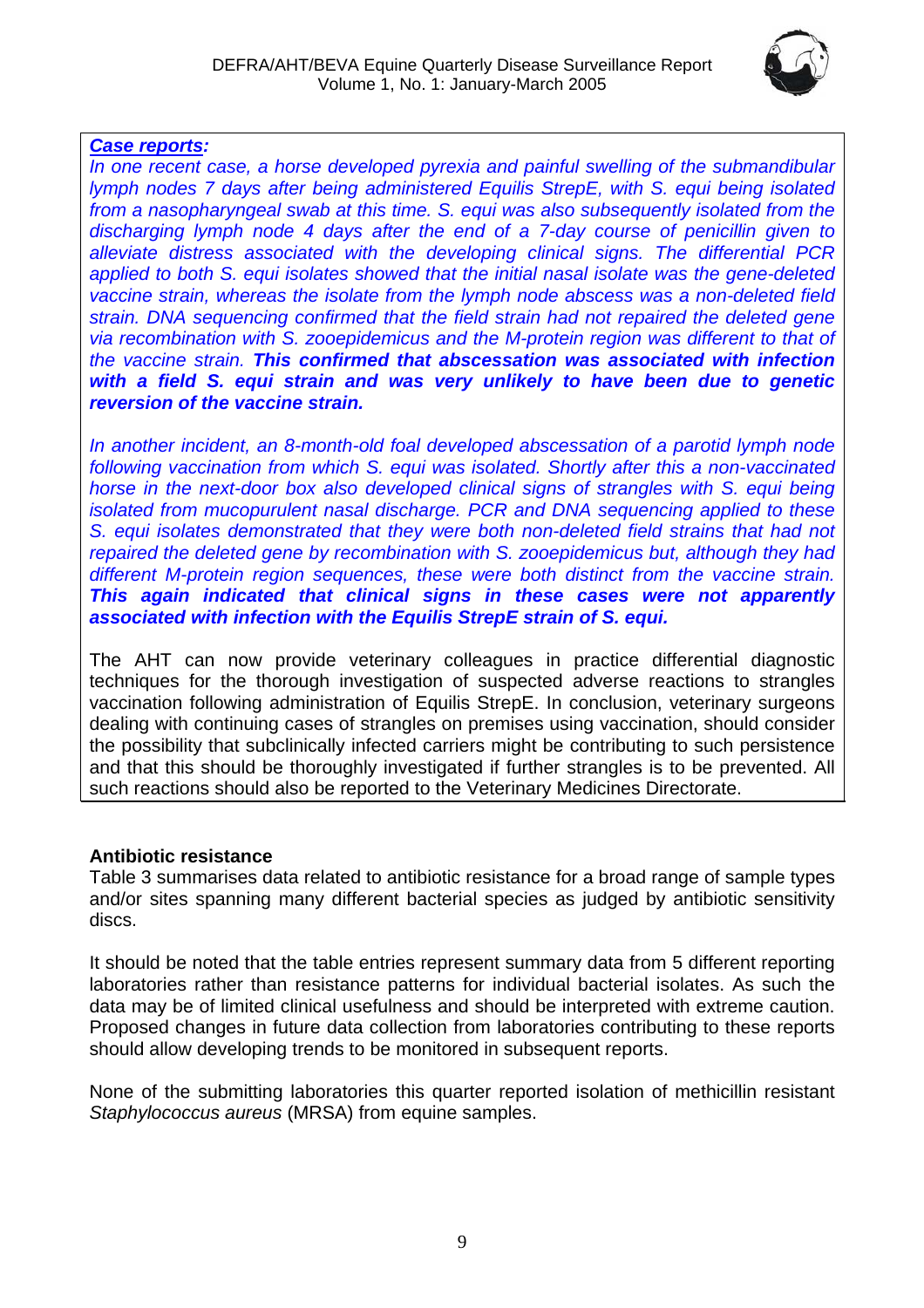

#### <span id="page-9-0"></span>**Table 3: Antibiotic resistance patterns observed among 5 contributing laboratories during the first quarter 2005 (R denotes antibiotic resistance recorded this quarter)**

| <b>Sample Type/Site</b>                 |              |              |              |           |              |             |              | <b>Antibiotic</b>    |           |              |             |           |              |              |
|-----------------------------------------|--------------|--------------|--------------|-----------|--------------|-------------|--------------|----------------------|-----------|--------------|-------------|-----------|--------------|--------------|
| Bacterial spp.                          | Amik         | Amp          | Ceft         | Enro      |              | Eryth Fucid |              | Gent Marbo Neom Oxyt |           |              | Pen         |           | Strep TMPS   | <b>Tica</b>  |
| <b>Wound/Abscess</b>                    |              |              |              |           |              |             |              |                      |           |              |             |           |              |              |
| Staphylococcus                          | $\mathsf{R}$ | ${\sf R}$    | ${\sf R}$    |           | $\mathsf{R}$ |             | $\mathbf R$  | ${\sf R}$            | ${\sf R}$ |              | $\mathbf R$ |           | ${\sf R}$    |              |
| Pseudomonas                             |              | $\mathsf{R}$ |              |           | $\mathsf R$  |             |              |                      |           |              |             | ${\sf R}$ |              |              |
| E. coli                                 |              | $\mathsf{R}$ |              |           | R            |             | $\mathsf{R}$ |                      | R         | R            |             |           | R            |              |
| <b>Burkholderia</b>                     |              |              | $\mathsf{R}$ |           |              |             |              |                      |           | R            |             |           | ${\sf R}$    |              |
| <b>Tracheal Wash</b>                    |              |              |              |           |              |             |              |                      |           |              |             |           |              |              |
| Staphylococcus                          |              | $\mathsf{R}$ |              |           |              |             |              |                      |           | $\mathsf{R}$ | $\mathbf R$ |           |              |              |
| Streptococcus                           |              |              |              | ${\sf R}$ |              |             |              |                      | R         |              |             | R         |              |              |
| <b>Sinus Swab</b>                       |              |              |              |           |              |             |              |                      |           |              |             |           |              |              |
| <b>Burkholderia</b>                     |              |              |              |           |              |             |              |                      |           |              |             |           | R            |              |
| Pseudomonas                             |              |              |              |           |              |             |              |                      |           | R            |             |           | ${\sf R}$    | R            |
| <b>Nasal Swab</b>                       |              |              |              |           |              |             |              |                      |           |              |             |           |              |              |
| Staphylococcus                          |              |              |              |           |              |             |              |                      |           |              |             | R         |              |              |
| Streptococcus                           |              |              |              |           |              |             | ${\sf R}$    |                      |           |              |             |           |              |              |
| Proteus                                 |              |              |              |           | R            |             |              |                      |           |              |             |           |              |              |
| <b>Synovial Fluid/Membrane</b>          |              |              |              |           |              |             |              |                      |           |              |             |           |              |              |
| Acinetobacter                           |              |              |              |           |              |             | $\mathsf{R}$ |                      |           | R            |             |           | R            | R            |
| <b>Burkholderia</b>                     |              |              |              |           |              |             | $\mathsf{R}$ |                      |           | R            |             |           | ${\sf R}$    | R            |
| Chryseomonas                            |              |              |              |           |              |             | $\mathbf R$  |                      |           | $\mathsf{R}$ |             |           | $\mathsf{R}$ | $\mathsf{R}$ |
| Staphylococcus                          |              |              |              |           |              |             |              |                      |           |              | R           |           |              |              |
| <b>Corneal Scrape/Conjunctival Swab</b> |              |              |              |           |              |             |              |                      |           |              |             |           |              |              |
| Streptococcus                           |              |              |              |           |              | ${\sf R}$   |              |                      | ${\sf R}$ |              |             |           |              |              |
| <b>Clitoral/Penile Sheath Swab</b>      |              |              |              |           |              |             |              |                      |           |              |             |           |              |              |
| Streptococcus                           |              | $\mathsf{R}$ |              |           | $\mathsf R$  |             | $\mathbf R$  |                      |           |              |             | R         |              |              |
| Klebsiella                              |              |              |              |           |              |             |              |                      |           | $\mathsf{R}$ | ${\sf R}$   |           | R            |              |
| Pseudomonas                             |              |              | ${\sf R}$    |           |              |             |              |                      |           |              | ${\sf R}$   |           | $\mathsf{R}$ |              |
| <b>Endometrial Swab</b>                 |              |              |              |           |              |             |              |                      |           |              |             |           |              |              |
| E.coli                                  |              |              |              |           |              |             |              |                      |           |              |             |           | R            |              |
| Streptococcus                           |              | R            |              |           |              |             |              |                      |           |              |             |           |              |              |
| <b>Vaginal Swab</b>                     |              |              |              |           |              |             |              |                      |           |              |             |           |              |              |
| Proteus                                 |              | R            |              |           |              |             |              |                      |           |              |             |           |              |              |

Antibiotic Abbreviations: Amik = Amikacin, Amp = Ampicillin, Ceft = Ceftiofur, Enro = Enrofloxacin, Eryth = Erythromycin, Fucid = Fucidin, Gent = Gentamicin, Marbo = Marbocyl, Neom = Neomycin, Oxyt = Oxytetracycline, Pen = Penicillin, Strep = Streptomycin, TMPS = Trimethoprim Potentiated Sulphonamide, Tica = Ticarcillin.

**Note: The frequency of resistance to different antibiotics represented here may simply reflect differences in numbers of tests performed and not be a true reflection of resistance in a single bacterial isolate.** 

#### **Toxic and Parasitic Disease Report for the First Quarter of 2005**

A summary of the diagnostic toxicosis and parasitology testing undertaken by a small number of the contributing laboratories is presented in Tables 4 and 5, respectively.

The data presented for diagnostic toxicosis testing are based on information from a combination of *post mortem* examinations and allied laboratory tests, including histopathology.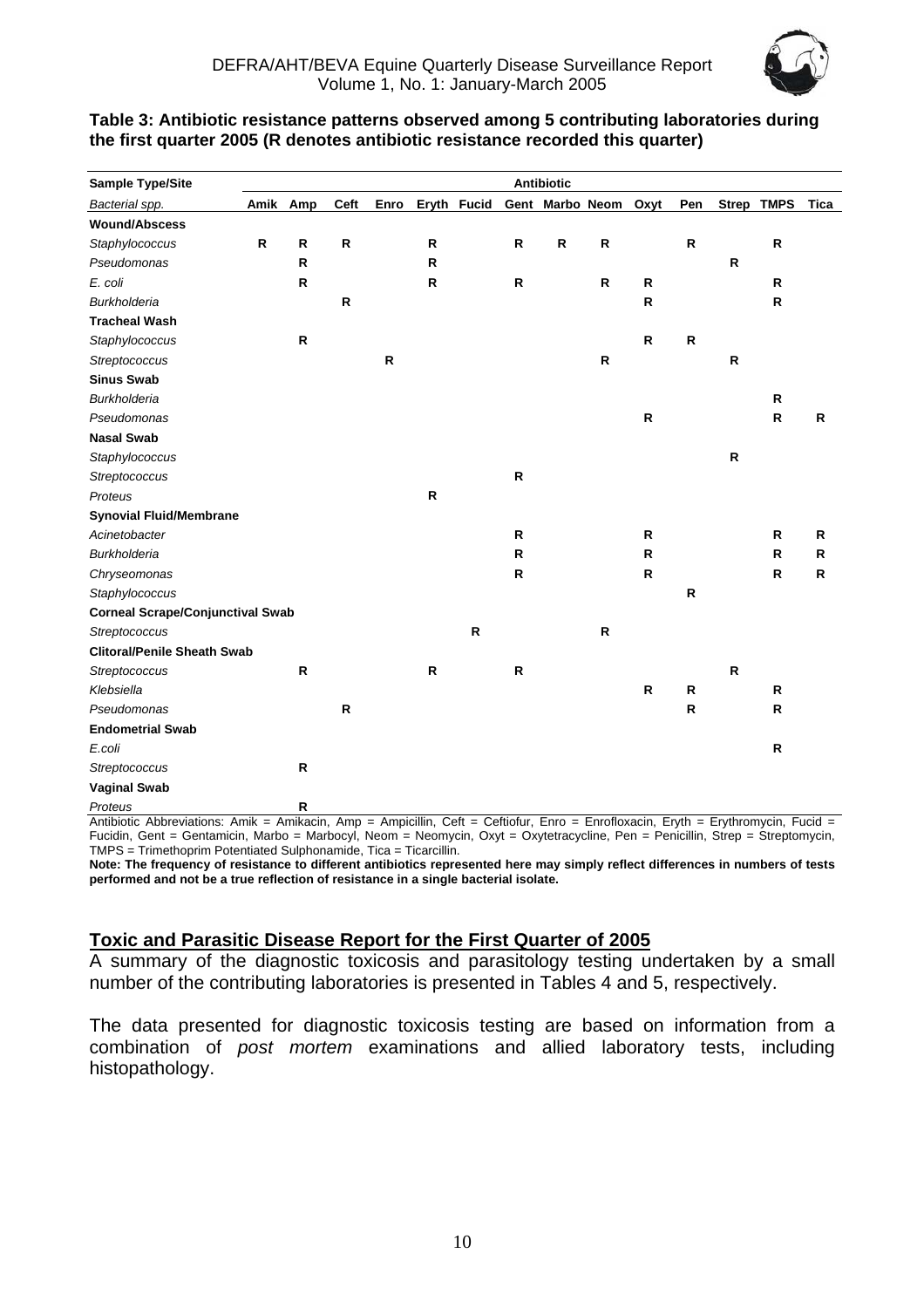|                       | <b>Number of</b><br><b>Samples</b><br><b>Tested</b> | <b>Number</b><br><b>Positive</b> | %<br><b>Positive</b> | <b>Number of</b><br><b>Contributing</b><br>Laboratories |
|-----------------------|-----------------------------------------------------|----------------------------------|----------------------|---------------------------------------------------------|
| <b>Grass Sickness</b> | 16                                                  | 11                               | 68.8%                | 2                                                       |
| <b>Tetanus</b>        |                                                     |                                  | 100%                 |                                                         |
| <b>Botulism</b>       | 2                                                   | 0                                | $0\%$                |                                                         |
| Ragwort               | 3                                                   | 3                                | 100%                 | 2                                                       |

#### **Table 4: Diagnostic toxicosis sample throughput and positive results for first quarter 2005**

Grass sickness, for which there is evidence for it being a toxicoinfectious form of botulism (*Clostridium botulinum*) was the main toxicosis that was investigated during the quarter, with approximately 70% of clinically presumptive cases being confirmed by laboratory testing.

| Table 5: Diagnostic parasitology sample throughput and positive results for first quarter |
|-------------------------------------------------------------------------------------------|
| 2005                                                                                      |

|                      | <b>Number of</b><br><b>Samples</b><br><b>Tested</b> | <b>Number</b><br><b>Positive</b> | %<br><b>Positive</b> | <b>Number of</b><br><b>Contributing</b><br><b>Laboratories</b> |
|----------------------|-----------------------------------------------------|----------------------------------|----------------------|----------------------------------------------------------------|
| <b>Endoparasites</b> |                                                     |                                  |                      |                                                                |
| Strongyles           | 118                                                 | 38                               | 32.2%                | 3                                                              |
| Tapeworms            | 72                                                  | 3                                | 4.2%                 | $\overline{2}$                                                 |
| Cyathostomes         | 458                                                 | 93                               | 20.3%                | 4                                                              |
| <b>Ectoparasites</b> |                                                     |                                  |                      |                                                                |
| Lice                 | 171                                                 | 5                                | 2.9%                 | 3                                                              |
| Ringworm             | 210                                                 | 8                                | 3.8%                 | $\overline{2}$                                                 |
| <b>Mites</b>         | 185                                                 | $\overline{2}$                   | 1.1%                 | 4                                                              |
| Dermatophilus        | 12                                                  | $\mathbf 0$                      | 0%                   | 1                                                              |

Relatively small proportions (<5%) of samples tested were positive for tapeworms, lice, ringworm, mites and/or dermatophilus whereas larger proportions (>20%) of faecal samples were positive for strongyles and/or cyathastomes. In subsequent reports these data should allow seasonal and/or developing trends to be monitored and specific data will be requested relating to anthelminitic resistance as judged by post treatment faecal sample testing.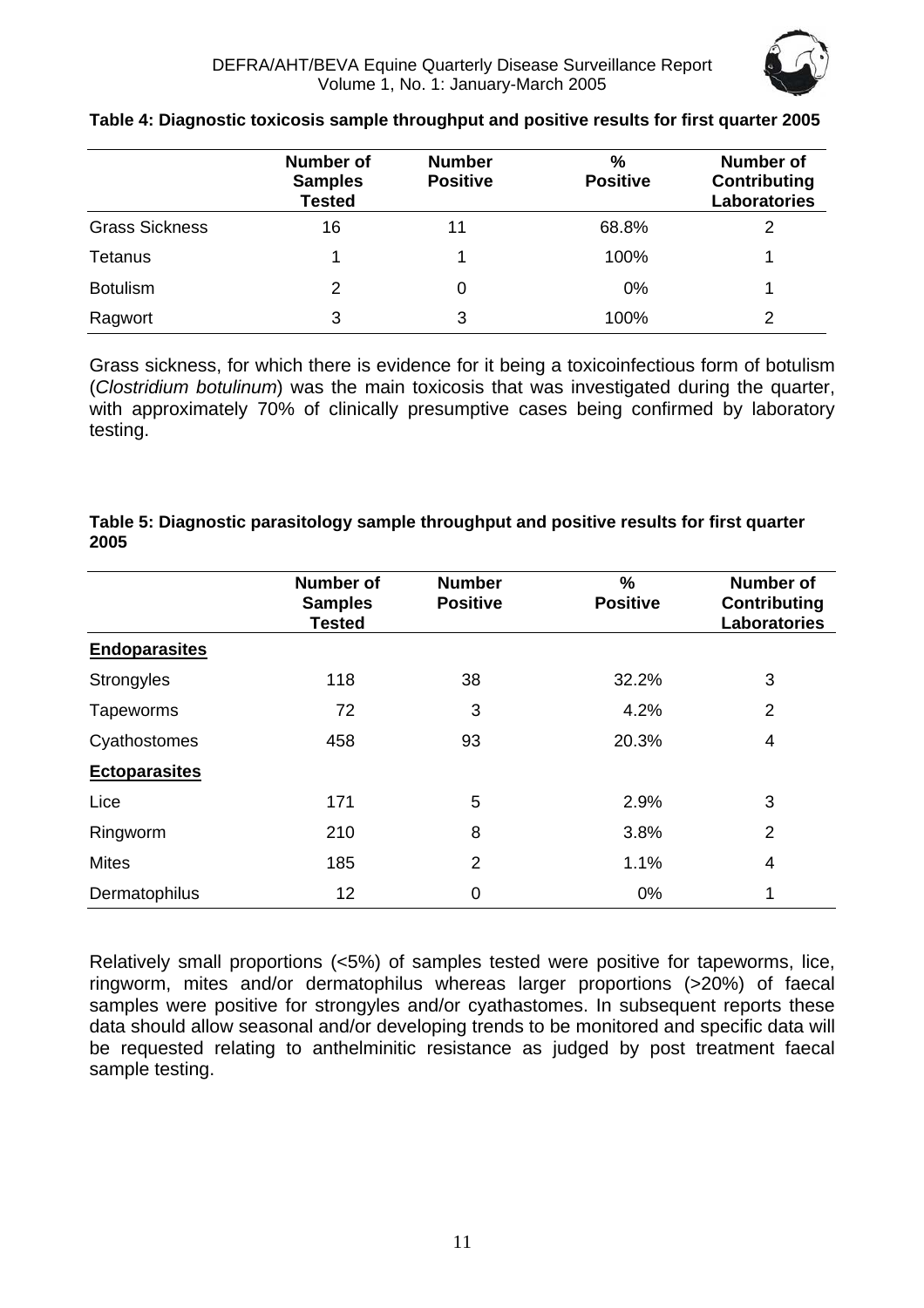

#### <span id="page-11-0"></span>**Equine** *Post Mortem* **Examinations**

Reports on gross *post mortem* examinations were received from 6 laboratories. Reports are presented regionally below:

#### **East Anglia**

Ten *post mortem* examinations were reported during the first quarter of 2005 and comprised two cases of alimentary tract disease (cyathostomiasis [Figure 4] and acute

gastric rupture), two cases of orthopaedic disease (sacro-iliac disease causing chronic lameness), two cases of cardiac disease (sudden cardiac death in an adult horse and ventricular septal defect in a foal), two cases of cerebral disease (an intracerebral dermoid cyst and an idiopathic encephalitis suspected as being due to listeriosis), and two cases of traumatic disease (dystocic rupture of the urinary bladder in a foaling mare, and acute traumatic fracture of the second cervical vertebra in a captive zebra). This list excludes the post mortem examination of aborted fetuses and neonates, for which data for the 2004-2005 breeding season will be the subject of a future report.



**Figure 4: Equine large intestine with pin-prick appearance of encysted cyathostomes.** 

#### **South West Region**

Eight *post mortem* examinations were carried out on horses at Bristol University Veterinary School during the first quarter of 2005. These included three trauma cases (one pelvic fracture, one suppurative arthritis and a penetrating wound) and two intestinal cases (a caecal tip intussusception associated with tapeworms and a colonic torsion with peritonitis). Another animal that had been showing signs of heart failure and chronic hepatopathy was found to have focal nodules, thought to be the result of parasite migration, associated with the aortic valves and caudal vena cava in addition to chronic hepatic fibrosis. One case of acute interstitial pneumonia was also seen.

#### **Home Counties**

Six *post mortem* examinations were carried out by participating practices during this quarter. These included three cases of sudden death, two due to uterine artery rupture and a single case of pulmonary haemorrhage.

#### **Scotland**

Twenty-five *post mortem* examinations were carried out on horses at Edinburgh University during the first quarter of 2005. Of these 12 were confirmed cases of equine grass sickness. The remainder were cases euthanased due to musculoskeletal problems (seven cases), tumours or non-specific enteritis (six cases).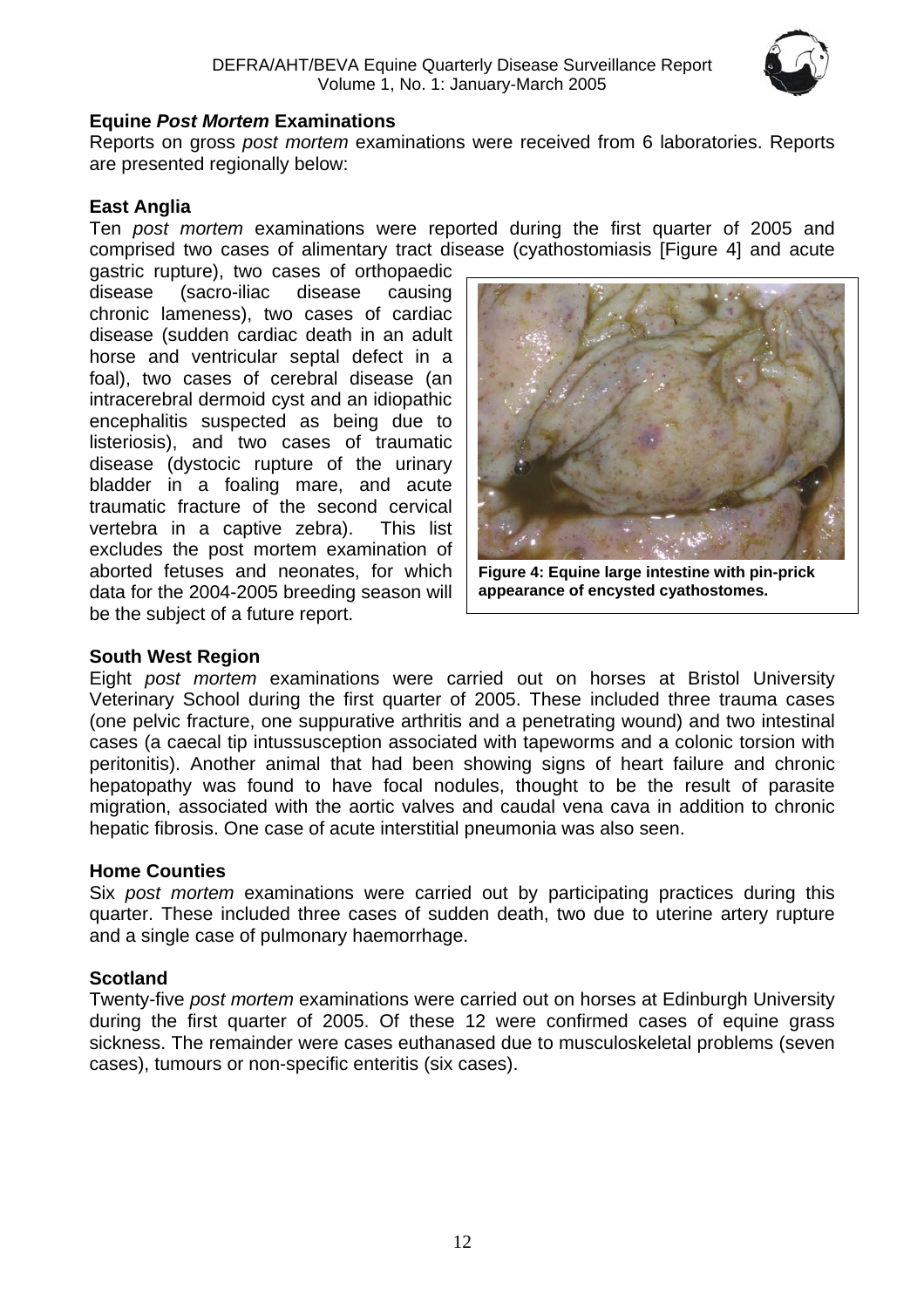

#### <span id="page-12-0"></span>**Pathology focus: equine alimentary disease**

The cases of alimentary tract disease diagnosed at various participating institutes during this quarter illustrate the need for good communication between equine internal medicine clinicians and specialist pathologists in this area. In particular, there is a need for objective data on normal cellular populations at different levels of the equine gastrointestinal tract. Veterinary scientists in London, Hampshire and Newmarket have recently published data on normal immune cell populations in the equine small intestine (Packer *et al.* 2005). These data establish a baseline against which diagnoses of equine inflammatory bowel disease may be made. Further data on age- and breed-related variations in these parameters are now required, and veterinary practitioners dealing with cases of alimentary tract disease are encouraged to submit appropriate biopsy submissions with full clinical histories and accompanying clinical biochemistry. Accumulation of these data is fundamental in establishing the true incidence and subtypes of inflammatory bowel disease in equids, now that parasitic disease affecting the alimentary tract is relatively uncommon, at least in the Thoroughbred population.

#### **References for further reading**

- Chanter N., Talbot N.C., Newton J.R., Hewson D. & Verheyen K. (2000) Streptococcus equi with truncated M-proteins isolated from outwardly healthy horses. *Microbiology* **146**, 1361-9.
- Jacobs, A.A., Goovaerts, D., Nuijten, P.J., Theelen, R.P., Hartford, O.M. & Foster, T.J. (2000) Investigations towards an efficacious and safe strangles vaccine: submucosal vaccination with a live attenuated *Streptococcus equi*. *Veterinary Record* **147**, 563-567.
- Newton, J.R., Wood, J.L., Dunn, K.A., DeBrauwere, M.N. & Chanter, N. (1997) Naturally occurring persistent and asymptomatic infection of the guttural pouches of horses with *Streptococcus equi*. *Veterinary Record* **140**, 84-90.
- Newton, J.R., Verheyen, K., Talbot, N.C., Timoney, J.F., Wood, J.L., Lakhani, K.H. & Chanter, N. (2000) Control of strangles outbreaks by isolation of guttural pouch carriers identified using PCR and culture of *Streptococcus equi*. *Equine Veterinary Journal* **32**, 515-526.
- Packer, M., Patterson-Kane, J.C., Smith, K.C. and Durham, A.E. (2005). Quantification of immune cell populations in the lamina propria of equine jejunal biopsy specimens. *Journal of Comparative Pathology* **132** 90-95.
- Smith, K.C., Whitwell, K.E., Binns, M.M., Dolby, C.A., Hannant, D. and Mumford, J.A. (1992). Abortion of virologically negative foetuses following experimental challenge of pregnant pony mares with equid herpesvirus 1. *Equine Veterinary Journal* **24** 256-259.
- Smith, K.C., Whitwell, K.E., Blunden, A.S., Bestbier, M.E., Scase, T.J., Geraghty, R.J., Nugent, J., Davis-Poynter, N.J. and Cardwell, J.M. (2004). Equine herpesvirus-1 abortion: atypical cases with lesions largely or wholly restricted to the placenta. *Equine Veterinary Journal* **36** 79-82*.*
- Sweeney, C.R., Timoney, J.F., Newton, J.R. & Hines, M.T. (2005) *Streptococcus equi* infections in horses: guidelines for treatment, control and prevention of strangles. *Journal of Veterinary Internal Medicine.* **19,** 123-134.
- Verheyen, K., Newton, J.R., Wood, J.L.N., Birch-Machin, I., Hannant, D. & Humberstone, R.W. (1998) Possible case of EHV-4 ataxia in warmblood mare. *Veterinary Record* **142,** 456.